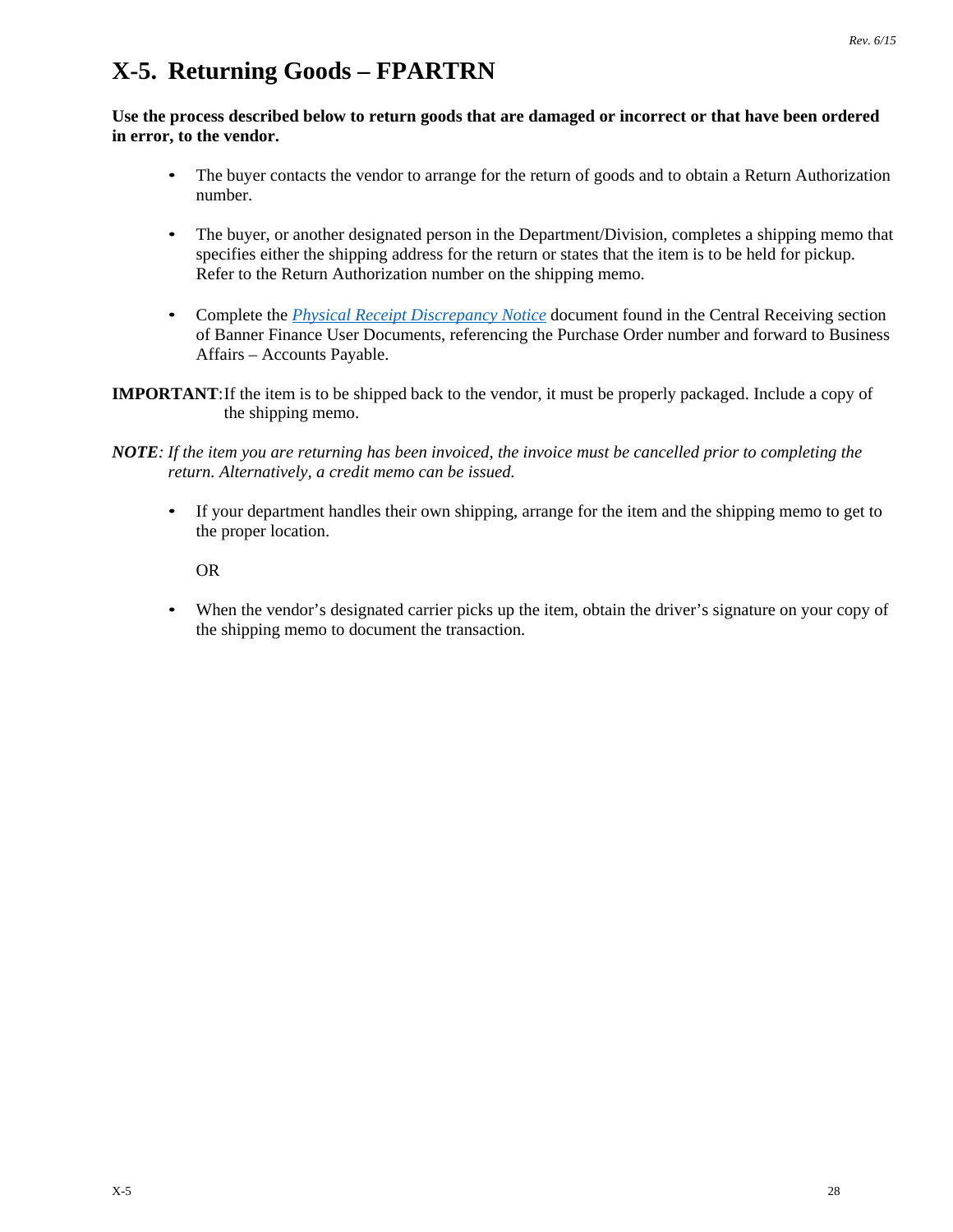### **Go To…** FPARTRN **[Enter]**

| 4. Oracle Fusion Middleware Forms Services                                                                                |                                   | $  x$                         |
|---------------------------------------------------------------------------------------------------------------------------|-----------------------------------|-------------------------------|
| File Edit Options Block Item Record Query Tools Help                                                                      |                                   |                               |
| 同め                                                                                                                        |                                   |                               |
| 15,2015 04:36:49 PM (GUAGMNU 8.4.2 (TEST2095) - Friday, January 16, 2015 - Last login Thursday, January 15, 2015 04:36:49 |                                   | ≤ ⊕ ×                         |
| ப<br>Welcome, Amber Hamous.<br><b>Go To</b>                                                                               | <b>Products:</b><br>$\vert \cdot$ | Menu   Site Map   Help Center |
| Stores Inventory [*FINSTORES]                                                                                             |                                   |                               |
| Purchasing and Procurement [*FINPURCH]                                                                                    |                                   | <b>My Links</b>               |
| <b>Request Processing [*FINREQST]</b>                                                                                     |                                   | <b>Change Banner Password</b> |
| Purchase Order Processing [*FINPO]                                                                                        |                                   |                               |
| <b>Bid Processing [*FINBIDD]</b>                                                                                          |                                   | <b>Check Banner Messages</b>  |
| Receiving Processing [*FINRECV]                                                                                           |                                   | Personal Link 1               |
| Receiving Goods [FPARCVD]                                                                                                 |                                   | <b>Personal Link 2</b>        |
| Receiving Goods Query [FPIRCVD]                                                                                           |                                   | Personal Link 3               |
| Purchase Orders by Vendor [FPIOPOV]                                                                                       |                                   |                               |
| Open Purchase Orders by Buyer [FPIOPOB]                                                                                   |                                   | <b>Personal Link 4</b>        |
| Open Purchase Orders by FOAPAL [FPIOPOF]                                                                                  |                                   | <b>Argos Report Viewer</b>    |
| Receiving/Matching Status Query [FAIREC]                                                                                  |                                   | <b>Banner Bookshelf</b>       |
| Receiving/Matching Detail [FPIIREC]                                                                                       |                                   |                               |
| Delivery Log [FPADELV]                                                                                                    |                                   |                               |
| <b>E</b> Returned Goods [FPARTRN]                                                                                         |                                   | My Institution                |
| Returned Goods Validation List [FPIRTRN]                                                                                  |                                   |                               |
| Receiver/Packing Slips Validation [FPIPKSL]                                                                               |                                   |                               |
| Receipt Required Indicator [FPARRIM]                                                                                      |                                   |                               |
| <b>Banner Broadcast Messages</b>                                                                                          | $\blacktriangle$                  | 1884                          |
| Press ENTER to start selection or expand/collapse menu.<br><0SC><br>Record: 1/1                                           |                                   |                               |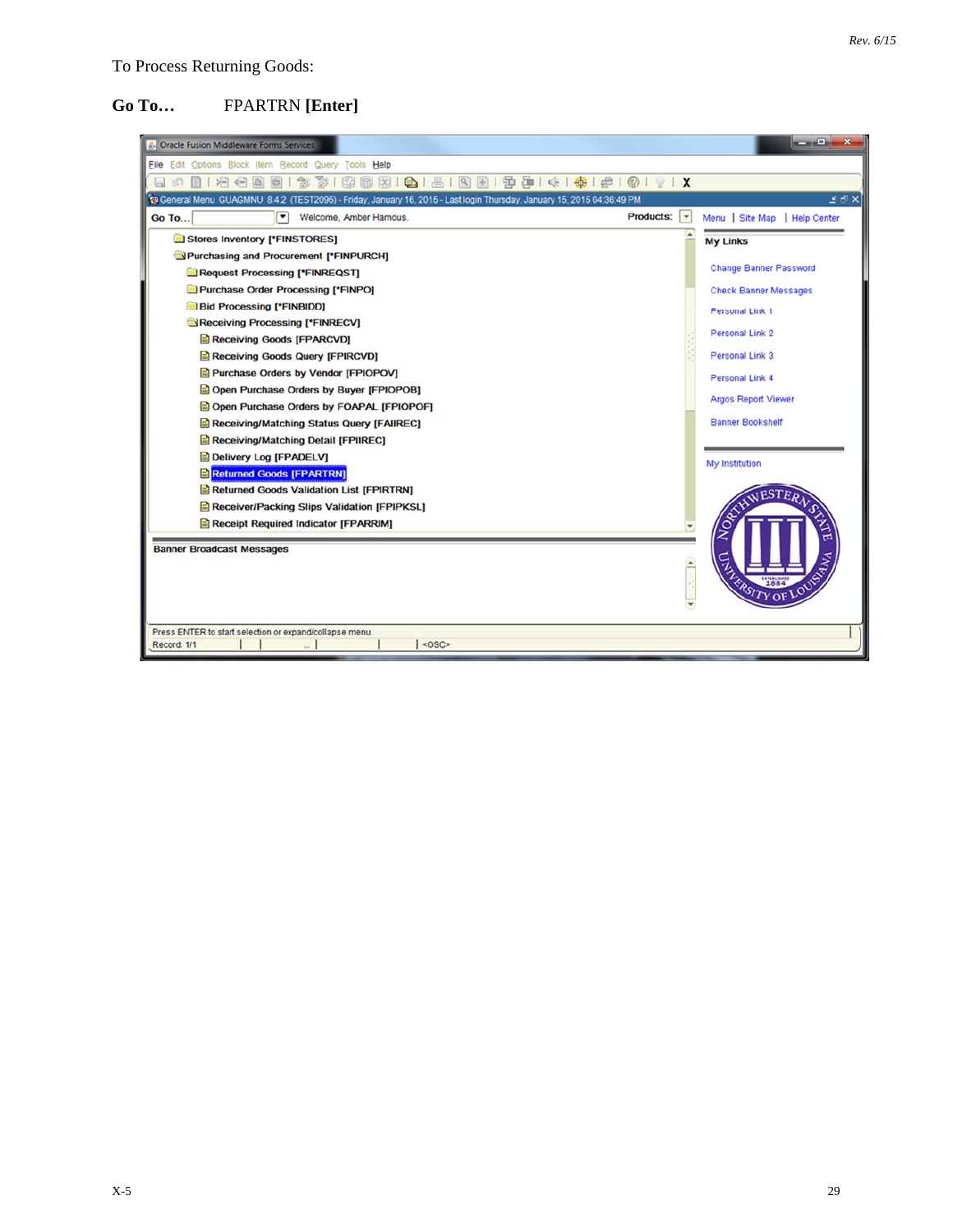# **Purchase**

**Order Code:** Enter the Purchase Order Number Next Block [Ctrl+Pg Down]

|                                                         |                                                                        |                             |          | $\begin{array}{c c}\n\hline\n\end{array}$ |
|---------------------------------------------------------|------------------------------------------------------------------------|-----------------------------|----------|-------------------------------------------|
|                                                         | <b>4</b> , Oracle Fusion Middleware Forms Services: Open > FPARTRN     |                             |          |                                           |
|                                                         | File Edit Options Block Item Record Query Tools Help                   |                             |          |                                           |
|                                                         |                                                                        |                             |          |                                           |
|                                                         |                                                                        |                             |          | mentenden den behalten 3 ×                |
| <b>Return Code:</b><br><b>NEXT</b>                      | $\sqrt{ }$                                                             | <b>Purchase Order Code:</b> | P0000150 |                                           |
|                                                         |                                                                        |                             |          |                                           |
|                                                         |                                                                        |                             |          |                                           |
| 200053963<br>Vendor:                                    | LaCour, Melvin                                                         |                             |          |                                           |
| Carrier:                                                | न।                                                                     |                             |          |                                           |
|                                                         |                                                                        |                             |          |                                           |
| <b>Destination</b>                                      |                                                                        |                             |          |                                           |
| <b>Address Type:</b>                                    | Procurement Address<br>PO                                              |                             |          |                                           |
| <b>Sequence Number:</b>                                 | $1$ $\bullet$                                                          |                             |          |                                           |
|                                                         |                                                                        |                             |          |                                           |
| <b>Street Line 1:</b>                                   | 5727 Shannon Dr                                                        |                             |          |                                           |
| <b>Street Line 2:</b>                                   |                                                                        |                             |          |                                           |
| <b>Street Line 3:</b>                                   |                                                                        |                             |          |                                           |
|                                                         |                                                                        |                             |          |                                           |
| City:                                                   | Shreveport                                                             |                             |          |                                           |
| <b>State or Province:</b>                               | <b>ZIP or Postal Code:</b><br>LA                                       | 71129                       |          |                                           |
| <b>Phone Type:</b>                                      | <b>Phone Numbers Exist:</b><br><b>Phone Number</b><br><b>Area Code</b> | <b>Extension</b>            |          |                                           |
|                                                         |                                                                        |                             |          |                                           |
|                                                         |                                                                        |                             |          |                                           |
| <b>Bill of Lading:</b>                                  | <b>Document Text Exists:</b>                                           |                             |          |                                           |
|                                                         |                                                                        |                             |          |                                           |
|                                                         |                                                                        |                             |          |                                           |
|                                                         |                                                                        |                             |          |                                           |
| Enter the Carrier Code that will be used for the return |                                                                        |                             |          |                                           |
| Record: 1/1                                             | <0SC><br>  List of Valu                                                |                             |          |                                           |
|                                                         |                                                                        |                             |          |                                           |

**Vendor:** Defaults from the purchase order.

*NOTE: You may only change the address if the address is an existing Banner address. You use this form to document the return. It is NOT a shipping document, so the address need not accurately reflect the vendor's address for the return shipping.*

**Carrier Field**: OPTIONAL. Enter the carrier or choose from the drop down menu.

**TAB** through the remaining field: (These fields populate from the vendor information)

**Address Type**, **Sequence Number, Street Lines, City, State or Province, ZIP or Postal Code, Phone Type, Phone Numbers Exist, Area Code, Phone Number, and Extension**.

**Bill of Landing**: Leave Blank **[TAB]**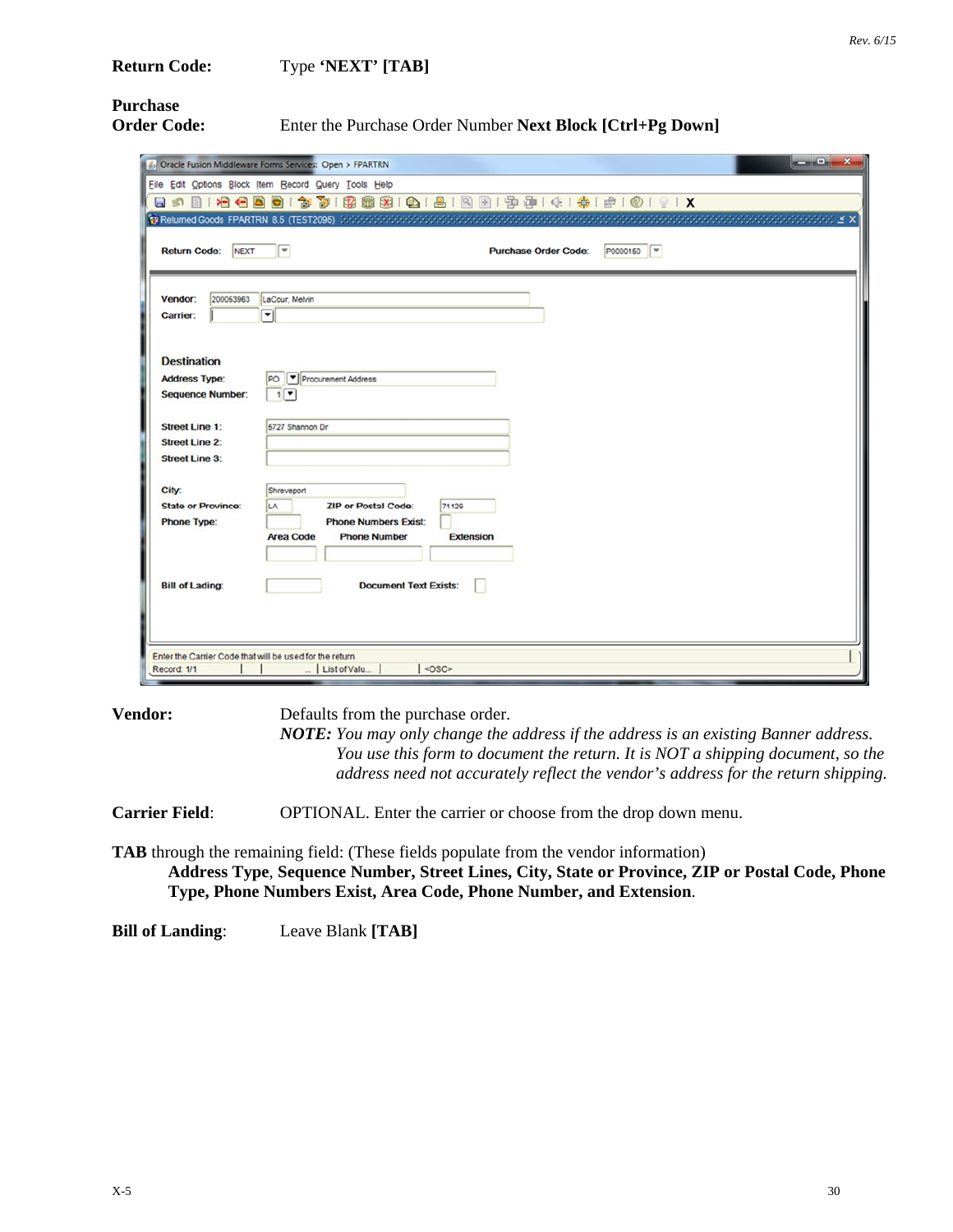### **Adding Return Text – General Text Entry FOATEXT**

Use **General Text Entry** to communicate special requests about the Return.

From the **Options** menu choose **General Text [FOATEXT]**.

| 6 Oracle Fusion Middleware Forms Services: Open > FPARTRN - FOATEXT<br>Eile Edit Options Block Item Record Query Tools Help | $-0-x$                                       |  |
|-----------------------------------------------------------------------------------------------------------------------------|----------------------------------------------|--|
| RTN <sup>T</sup><br>◚<br><b>T0000008</b><br>Type:<br>Code:                                                                  | <b>Default Increment:</b><br>10 <sub>1</sub> |  |
| Text                                                                                                                        | Print<br>Line                                |  |
|                                                                                                                             |                                              |  |
|                                                                                                                             | □                                            |  |
|                                                                                                                             | □                                            |  |
|                                                                                                                             | □                                            |  |
|                                                                                                                             | □                                            |  |
|                                                                                                                             | ο                                            |  |
|                                                                                                                             | п                                            |  |
|                                                                                                                             | ⊟                                            |  |
|                                                                                                                             | Ω                                            |  |
|                                                                                                                             | □                                            |  |
|                                                                                                                             | □<br>Π                                       |  |
|                                                                                                                             | □                                            |  |
|                                                                                                                             | □                                            |  |
|                                                                                                                             | □                                            |  |
|                                                                                                                             | ⊟                                            |  |
|                                                                                                                             | □                                            |  |
|                                                                                                                             |                                              |  |
|                                                                                                                             |                                              |  |
| FRM-40350: Query caused no records to be retrieved.<br><0SC><br>Record: 1/1<br>$\sim$                                       |                                              |  |

**Text: [Next Block]** or click on the first open line, and type desired information. Use arrow keys to navigate from one line to another.

**Print:** Not applicable. Defaults to checked.

*NOTE: All lines in the FOATEXT text screen must have line numbers. If you want to create a line break between text information, type a period (.), [TAB] to Line Number Field and enter the number that places your blank line in the position you desire.*

**Save [F10]** and **Exit [Ctrl+Q]** once you have completed General Text for the Return.

**Next Block [Ctrl+Pg Down]** to access Returned Goods **FPARTRN** Commodity information screen.